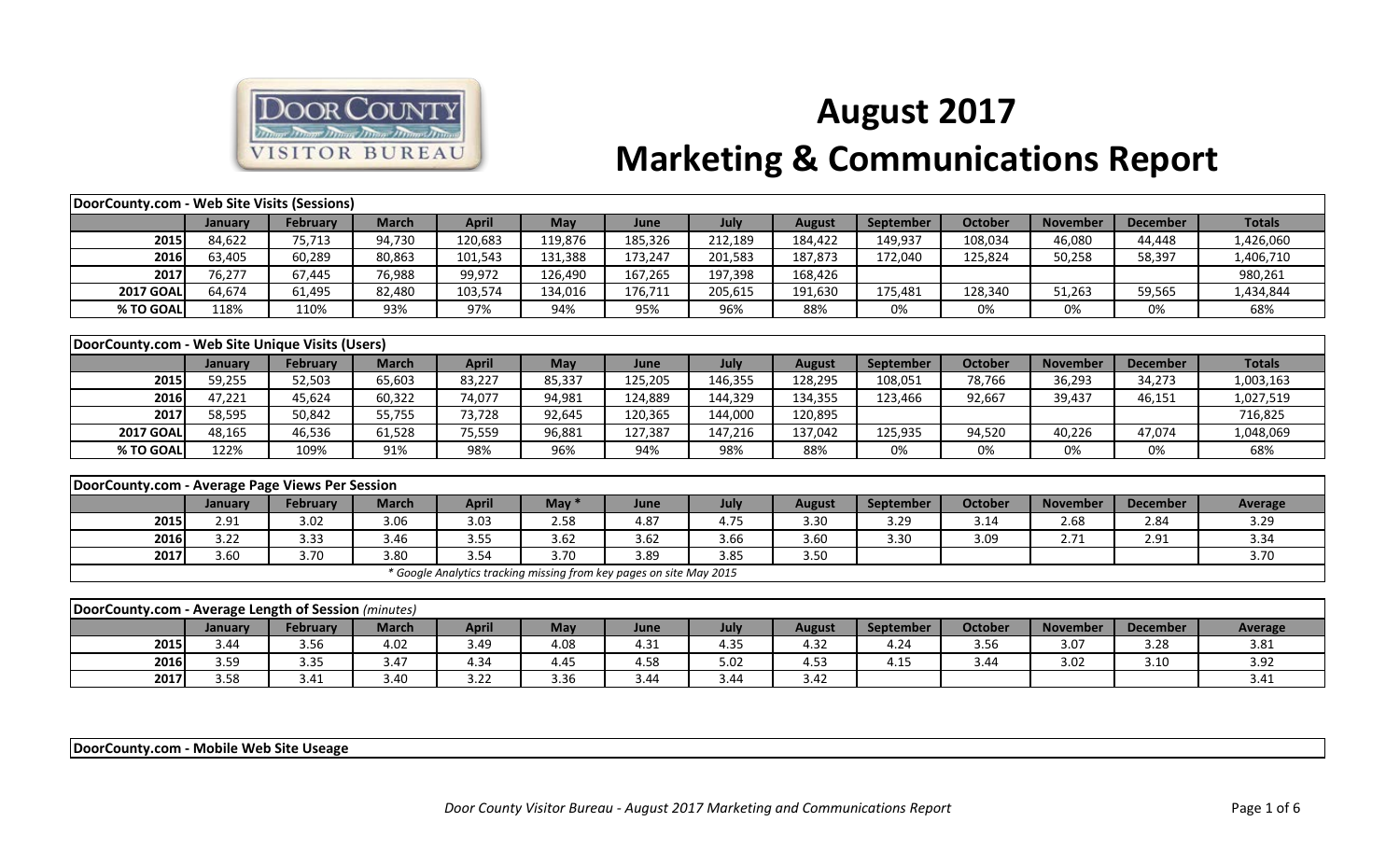|                                                             | January        | February        | <b>March</b> | <b>April</b>                                                        | $May*$               | June                          | July                                          | <b>August</b> | September | <b>October</b>             | <b>November</b> | <b>December</b> | <b>Totals</b>            |
|-------------------------------------------------------------|----------------|-----------------|--------------|---------------------------------------------------------------------|----------------------|-------------------------------|-----------------------------------------------|---------------|-----------|----------------------------|-----------------|-----------------|--------------------------|
| 2015                                                        | 39,024         | 21,610          | 43,392       | 54,501                                                              | 30,019               | 87,000                        | 103,550                                       | 94,460        | 75,538    | 56,316                     | 26,040          | 22,569          | 654,019                  |
| 2016                                                        | 30,943         | 31,015          | 39,684       | 50,397                                                              | 69,140               | 91,729                        | 114,452                                       | 103,485       | 103,174   | 73,631                     | 26,980          | 31,466          | 766,096                  |
| 2017                                                        | 38,705         | 35,937          | 41,817       | 57,049                                                              | 71,136               | 95,896                        | 102,656                                       | 102,829       |           |                            |                 |                 | 546,025                  |
|                                                             |                |                 |              | * Google Analytics tracking missing from key pages on site May 2015 |                      |                               |                                               |               |           |                            |                 |                 |                          |
|                                                             |                |                 |              |                                                                     |                      |                               |                                               |               |           |                            |                 |                 |                          |
| DoorCounty.com - Top Ten Most Requested Pages for the Month |                |                 |              |                                                                     |                      |                               |                                               |               |           |                            |                 |                 |                          |
| 1) /Home                                                    |                |                 |              |                                                                     | 5) / experience      |                               |                                               |               |           | 9) /stay/cottage-house/    |                 |                 |                          |
| 2) / experience/ events                                     |                |                 |              |                                                                     |                      |                               | 6) /discover/guides-and-reports/visitor-guide |               |           | 10)/stay/find-lodging/     |                 |                 |                          |
| 3) /stay                                                    |                |                 |              |                                                                     | 7) /interactive/map/ |                               |                                               |               |           |                            |                 |                 |                          |
| 4) /stay/hotel-motel-inn/                                   |                |                 |              |                                                                     |                      | 8) /stay/log-cabin-log-house/ |                                               |               |           |                            |                 |                 |                          |
|                                                             |                |                 |              |                                                                     |                      |                               |                                               |               |           |                            |                 |                 |                          |
| DoorCounty.com - Top Ten Sources for the Month              |                |                 |              |                                                                     |                      |                               |                                               |               |           |                            |                 |                 |                          |
| 1) Google/organic                                           |                |                 |              |                                                                     |                      | 5) Door County Visitor Bureau |                                               |               |           | 9) fishcreekcampground.com |                 |                 |                          |
| 2) (direct)/(none)                                          |                |                 |              |                                                                     | 6) Facebook          |                               |                                               |               |           | 10) Pandora                |                 |                 |                          |
| 3) bing/organic                                             |                |                 |              |                                                                     | 7) RocketFuel        |                               |                                               |               |           |                            |                 |                 |                          |
| 4) yahoo/organic                                            |                |                 |              |                                                                     | 8) m.facebook        |                               |                                               |               |           |                            |                 |                 |                          |
|                                                             |                |                 |              |                                                                     |                      |                               |                                               |               |           |                            |                 |                 |                          |
| Social Media: Facebook                                      |                |                 |              |                                                                     |                      |                               |                                               |               |           |                            |                 |                 |                          |
| <b>Impressions</b>                                          | January        | February        | <b>March</b> | <b>April</b>                                                        | May                  | June                          | July                                          | <b>August</b> | September | <b>October</b>             | <b>November</b> | <b>December</b> | <b>Totals</b>            |
| 2015                                                        | 826,778        | 594,789         | 839,094      | 1,204,160                                                           | 1,097,071            | 1,201,542                     | 1,286,647                                     | 925,223       | 1,065,510 | 1,045,703                  | 1,088,533       | 563,186         | 11,738,236               |
| 2016                                                        | 994,271        | 1,014,098       | 758,324      | 1,194,643                                                           | 1,530,365            | 1,611,401                     | 2,131,033                                     | 2,262,757     | 3,573,818 | 3,378,374                  | 1,313,169       | 1,228,910       | 20,991,163               |
| 2017                                                        | 1,730,644      | 1,649,293       | 1,603,254    | 2,687,615                                                           | 2,259,999            | 1,435,229                     | 1,284,035                                     | 3,663,514     |           |                            |                 |                 | 16,313,583               |
| <b>Post Views</b>                                           | <b>January</b> | <b>February</b> | <b>March</b> | <b>April</b>                                                        | May                  | June                          | July                                          | <b>August</b> | September | <b>October</b>             | <b>November</b> | <b>December</b> | <b>Totals</b>            |
| 2015                                                        | 555,825        | 388,349         | 555,850      | 772,633                                                             | 739,233              | 768,594                       | 847,893                                       | 686,341       | 679,592   | 739,724                    | 856,575         | 407,601         | 7,998,210                |
| 2016                                                        | 780,727        | 773,366         | 581,832      | 855,534                                                             | 1,164,837            | 1,281,364                     | 1,480,357                                     | 1,559,301     | 2,824,540 | 2,534,054                  | 910,455         | 817,399         | 15,563,766               |
| 2017                                                        | 1,103,020      | 1,043,540       | 938,185      | 1,891,205                                                           | 1,540,501            | 1,434,702                     | 1,368,385                                     | 1,745,392     |           |                            |                 |                 | 11,064,930               |
| <b>Page Views</b>                                           | January        | <b>February</b> | <b>March</b> | <b>April</b>                                                        | May                  | June                          | July                                          | <b>August</b> | September | <b>October</b>             | <b>November</b> | <b>December</b> | <b>Totals</b>            |
| 2015                                                        | 104,557        | 81,847          | 125,202      | 150,854                                                             | 150,023              | 168,039                       | 162,788                                       | 119,717       | 181,124   | 169,600                    | 1,388           | 81,295          | 1,496,434                |
| 2016                                                        | 112,475        | 103,983         | 87,177       | 153,588                                                             | 172,031              | 113,158                       | 233,864                                       | 369,832       | 311,572   | 335,892                    | 272,806         | 317,219         | 2,583,597                |
| 2017                                                        | 381,660        | 362,131         | 333,465      | 348,118                                                             | 312,141              | 231,287                       | 460,568                                       | 539,086       |           |                            |                 |                 | 2,968,456                |
| <b>Engagement</b>                                           | January        | February        | <b>March</b> | <b>April</b>                                                        | May                  | June                          | July                                          | <b>August</b> | September | <b>October</b>             | <b>November</b> | <b>December</b> | <b>Totals</b>            |
| 2015                                                        | 24,832         | 14,834          | 26,432       | 32,633                                                              | 32,944               | 32,210                        | 30,093                                        | 24,461        | 32,364    | 35,477                     | 26,773          | 13,550          | 326,603                  |
| 2016                                                        | 28,766         | 20,520          | 15,324       | 31,493                                                              | 34,883               | 34,678                        | 65,406                                        | 43,487        | 79,971    | 61,204                     | 30,010          | 25,511          | 471,253                  |
| 2017                                                        | 39,773         | 43,991          | 32,927       | 43,020                                                              | 31,885               | 41,407                        | 39,918                                        | 60,790        |           |                            |                 |                 | 333,711                  |
|                                                             |                |                 |              |                                                                     |                      |                               |                                               |               |           |                            |                 |                 |                          |
| <b>Social Media: Twitter</b>                                |                |                 |              |                                                                     |                      |                               |                                               |               |           |                            |                 |                 |                          |
| <b>Followers</b>                                            | <b>January</b> | February        | <b>March</b> | <b>Anril</b>                                                        | May                  | lune                          | <b>Inly</b>                                   | <b>August</b> | Sentember | October                    | <b>November</b> |                 | December Annual % Growth |

| <b>1900181 IVICQIA. I WILLCI</b> |              |                |              |       |            |       |       |           |             |         |                 |                 |                        |
|----------------------------------|--------------|----------------|--------------|-------|------------|-------|-------|-----------|-------------|---------|-----------------|-----------------|------------------------|
| <b>Followers</b>                 | January      | <b>Februar</b> | <b>March</b> | April | <b>May</b> | June  | Jul⊽  | August    | September   | Octobeı | <b>November</b> | <b>December</b> | <b>Annual % Growth</b> |
| 2015                             | 525<br>J,JU. | 3,652          | 3,709        | 3,781 | 3,872      | 3,992 | +.096 | 1152<br>. | 210<br>4.ZL | 4.261   | 1.302           | 1 350<br>r. J.J | 240<br>210             |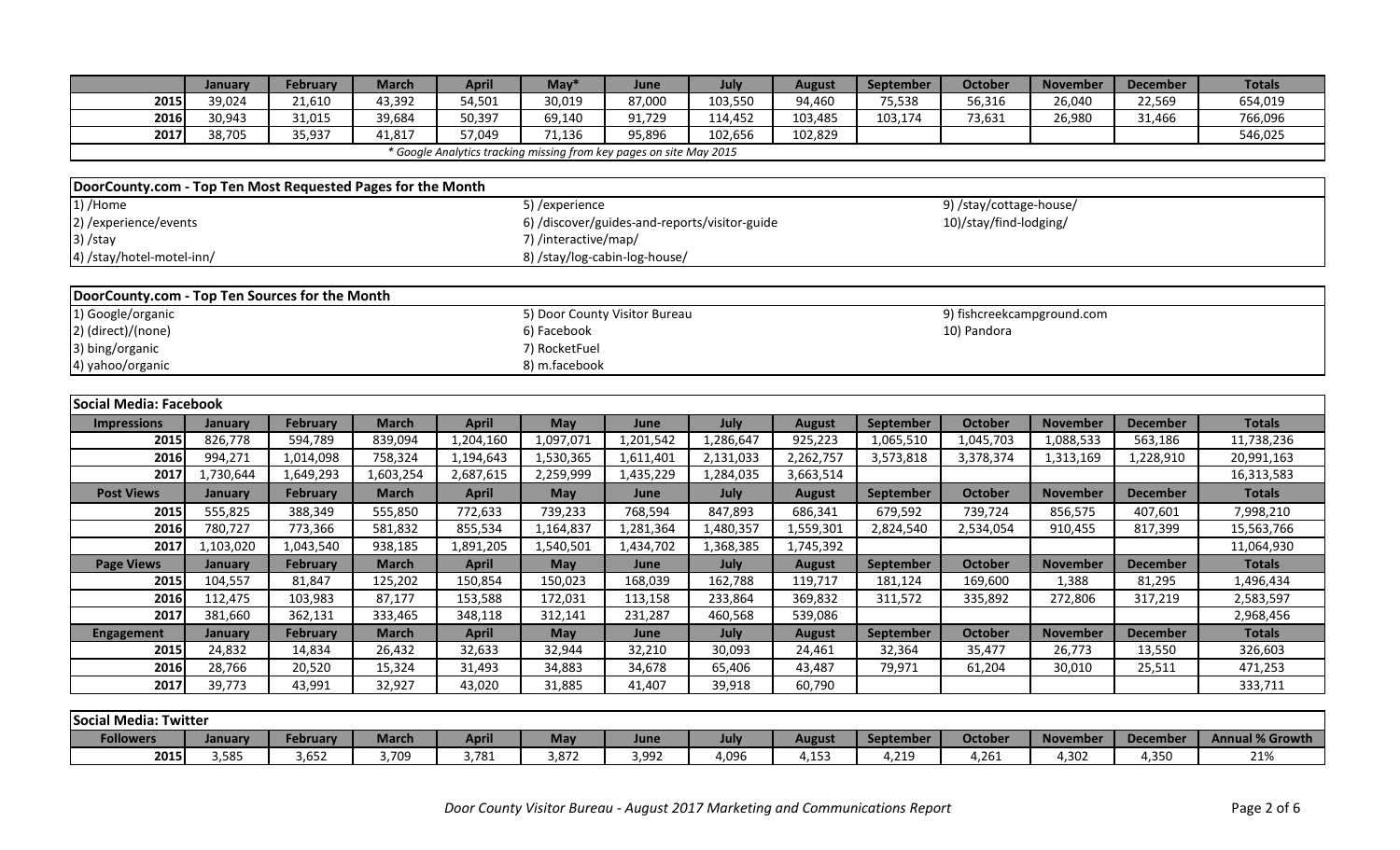| 2016               | 4,411     | 4,459           | 4,547        | 4,588        | 4,661      | 4,760     | 4,878      | 4,955     | 019,د            | 5,068          | 5,086           | 5,136           | 16%           |
|--------------------|-----------|-----------------|--------------|--------------|------------|-----------|------------|-----------|------------------|----------------|-----------------|-----------------|---------------|
| 2017               | 5,201     | 264,د           | 5,368        | 439,د        | 5,531      | 5,674     | 5,731      | 5,858     |                  |                |                 |                 |               |
| <b>Impressions</b> | January   | <b>February</b> | <b>March</b> | <b>April</b> | <b>May</b> | June      | July       | August    | <b>September</b> | <b>October</b> | <b>November</b> | <b>December</b> | <b>Totals</b> |
| 2015               | 2,257,152 | 1,533,877       | 1,517,133    | 704,372      | 2,271,820  | 2,700,702 | 2,634,001  | 4,648,946 | 5,502,863        | 2,459,054      | 4,013,608       | 9,737,951       | 39,981,479    |
| 2016               | 2,709,041 | 170,397,        | 2,556,102    | 3,822,978    | 5,736,414  | 8,969,016 | 22,713,222 | 6,557,849 | 3,986,430        | 2,503,666      | 1,616,196       | 2,882,856       | 71,224,167    |
| 2017               | 2,816,512 | 4,663,206       | 2,852,765    | 1,830,035    | 5,233,685  | 5,010,000 | 4,870,000  | 6,330,000 |                  |                |                 |                 | 33,606,203    |

| <b>Pay-Per-Click Results</b> |                |                 |              |              |            |       |       |               |                  |         |                 |                 |               |
|------------------------------|----------------|-----------------|--------------|--------------|------------|-------|-------|---------------|------------------|---------|-----------------|-----------------|---------------|
|                              | <b>January</b> | <b>February</b> | <b>March</b> | <b>April</b> | <b>May</b> | June  | July  | <b>August</b> | <b>September</b> | October | <b>November</b> | <b>December</b> | <b>Totals</b> |
| 2015                         | 1,815          | 2,153           | 2,240        | 2,253        | 5,507      | 5,556 | 5,507 | 1,096         | 5,507            | 2,251   | 1,015           | 1,006           | 38,906        |
| 2016                         | 2,577          | 584,د           | 7,131        | 8,905        | 4,312      | 5,161 | 365,ء | 8,939         | 9,289            | 1,357   | 831             | 477             | 65,928        |
| 2017                         | 3,316          | 4,711           | 4,356        | 7,920        | 9,886      | 7,837 | 6,338 | 409,          |                  |         |                 |                 | 49,773        |

| <b>Door County E-Newsletter - Number of E-Mails Sent (with remails)</b> |         |                 |              |              |         |         |         |         |                  |         |                 |                 |               |
|-------------------------------------------------------------------------|---------|-----------------|--------------|--------------|---------|---------|---------|---------|------------------|---------|-----------------|-----------------|---------------|
|                                                                         | Januarv | <b>February</b> | <b>March</b> | <b>April</b> | May     | June    | July    | August  | <b>September</b> | October | <b>November</b> | <b>December</b> | <b>Totals</b> |
| 2015                                                                    | 328,573 | 319,563         | 310,628      | 316,865      | 341,409 | 349,020 | 486,954 | 359,538 | 350,421          | 348,142 | 347,933         | 344,699         | 4,203,745     |
| 2016                                                                    | 688,006 | 336,747         | 334,214      | 285,196      | 292,101 | 617,581 | 324,801 | 364,339 | 363,905          | 362,390 | 364,584         | 362,183         | 4,696,047     |
| 2017                                                                    | 366.226 | 365,269         | 342,484      | 364,281      | 338,437 | 339,324 | 357,303 | 358,053 |                  |         |                 |                 | 2,831,377     |

| Door County E-Newsletter - Open Rates |         |          |              |              |        |        |        |        |           |                |                 |                 |         |
|---------------------------------------|---------|----------|--------------|--------------|--------|--------|--------|--------|-----------|----------------|-----------------|-----------------|---------|
|                                       | Januarv | February | <b>March</b> | <b>April</b> | May    | June   | July   | August | September | <b>October</b> | <b>November</b> | <b>December</b> | Average |
| 2015                                  | 24.80%  | 23.60%   | 27.70%       | 28.70%       | 26.80% | 27.10% | 32.90% | 24.74% | 25.71%    | 24.20%         | 21.67%          | 20.06%          | 25.67%  |
| 2016                                  | 23.32%  | 20.69%   | 22.05%       | 29.88%       | 30.54% | 29.73% | 31.08% | 26.95% | 29.14%    | 26.27%         | 22.19%          | 21.70%          | 26.13%  |
| $*2017$                               | 19.00%  | 18.40%   | 20.00%       | 20.30%       | 2.10%  | 26.90% | 21.25% | 22.15% |           |                |                 |                 | 21.26%  |

*\*New deployment platform and template introduced for 2017*

| <b>Door County E-Newsletter - Click Thru's</b> |         |          |              |       |       |       |       |        |                  |         |                 |                 |         |
|------------------------------------------------|---------|----------|--------------|-------|-------|-------|-------|--------|------------------|---------|-----------------|-----------------|---------|
|                                                | January | February | <b>March</b> | April | May   | June  | July  | August | <b>September</b> | October | <b>November</b> | <b>December</b> | Average |
| 2015                                           | 2.60%   | 2.90%    | 3.60%        | 4.30% | 3.41% | 4.00% | 5.09% | 3.13%  | 3.85%            | 2.83%   | 2.01%           | 1.61%           | 3.28%   |
| <b>2016</b>                                    | 3.53%   | 1.82%    | 3.22%        | 3.58% | 4.18% | 3.37% | 3.90% | 2.71%  | 3.63%            | 3.11%   | 1.66%           | 1.72%           | 3.04%   |
| $*2017$                                        | l.38%   | 1.44%    | 2.46%        | 2.54% | 2.97% | 3.33% | 3.21% | 3.25%  |                  |         |                 |                 | 2.57%   |

*\*New deployment platform and template introduced for 2017*

| <b>Advertising - Gross Impressions</b> |         |                 |              |              |            |           |           |           |                  |           |                 |                 |              |
|----------------------------------------|---------|-----------------|--------------|--------------|------------|-----------|-----------|-----------|------------------|-----------|-----------------|-----------------|--------------|
|                                        | January | <b>February</b> | <b>March</b> | <b>April</b> | <b>May</b> | June      | July      | August    | <b>September</b> | October   | <b>November</b> | <b>December</b> | <b>Total</b> |
| 2015                                   | 5.346   | 2,679,900       | 5,336,400    | 9,945,248    | 5,628,037  | 1,183,348 | 673,070   | 441,307   | 2,900,619        | 1,587,416 | 6,390           | 6,390           | 30,393,471   |
| 2016                                   | 599,103 | 54,767          | 613,755      | 2,418,226    | 8,905,652  | 7,792,796 | 1,157,356 | 5,096,104 | 4,521,300        | 3,376,859 | 745,927         | 599,977         | 35,881,822   |
| 2017                                   | 985,753 | 833,234         | 1,013,617    | 7,603,408    | 21,657,197 | 8,729,671 | 3,703,971 | 5,517,368 |                  |           |                 |                 | 50,044,219   |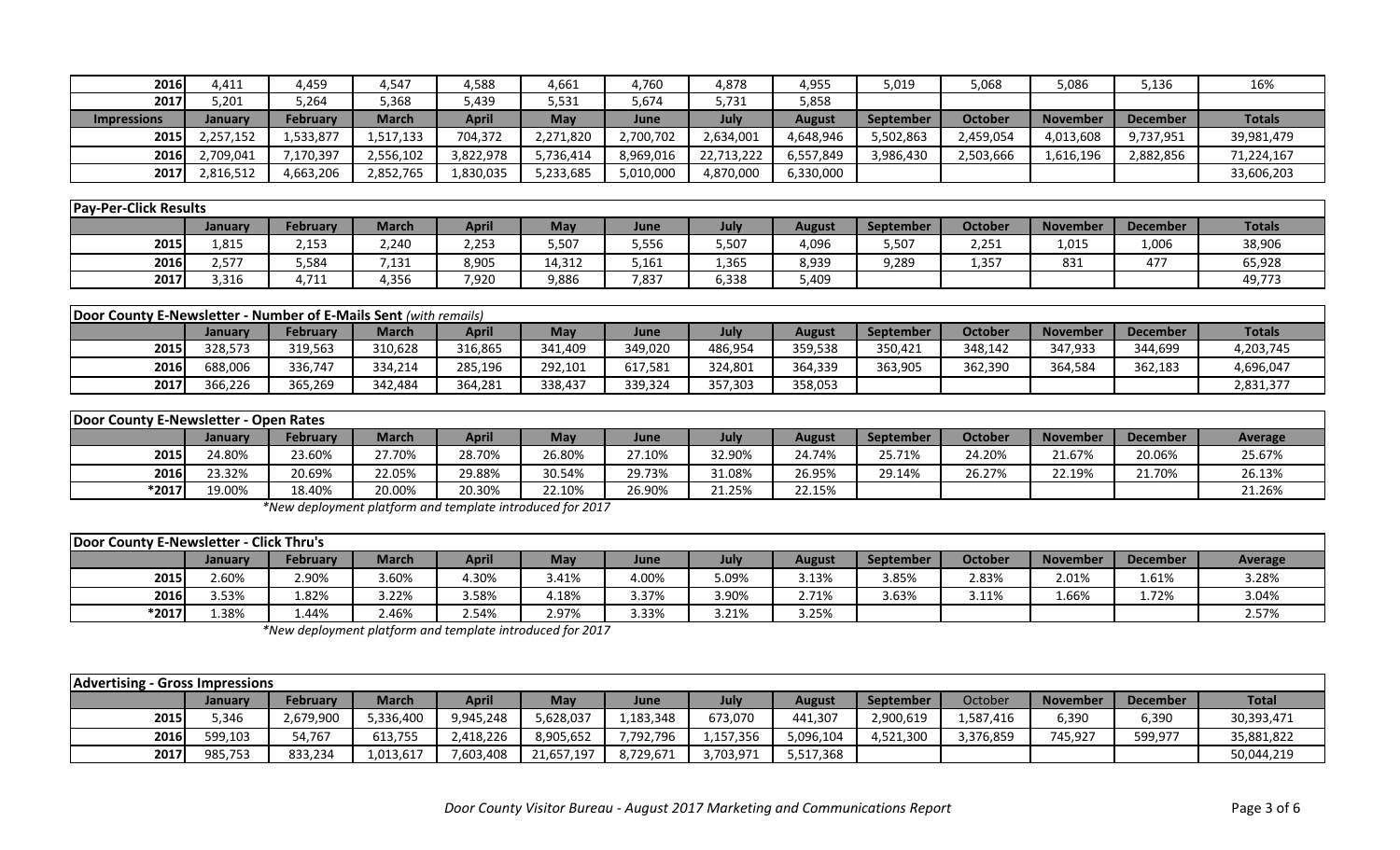| Advertising          | - Media Placed 2017 |          |                       |          |            |           |          |          |                  |         |                 |                 |              |
|----------------------|---------------------|----------|-----------------------|----------|------------|-----------|----------|----------|------------------|---------|-----------------|-----------------|--------------|
|                      | January             | February | March                 | April    | <b>May</b> | June      | Julv     | August   | September        | October | <b>November</b> | <b>December</b> | <b>Total</b> |
| <b>Total Paid</b>    | 6,875               | 6,678    | \$6,658               | \$29,250 | \$437,538  | \$133,477 | \$29,152 | \$42,563 |                  |         |                 |                 | \$692,190    |
| <b>Co-Op Dollars</b> | 56,375              | 1750     | - ---<br>,,<br>りん,ムムこ | \$6,525  | \$6,525    | \$9,825   | \$16,025 | \$8,625  | 1 275<br>ـ ے ر ر | \$1,725 |                 |                 | \$65,925     |

| <b>Online Video Views</b> (includes YouTube channels, Vimeo channel and live or embedded Facebook videos featuring DCVB video content such as Explore The Door, Our Door County, aerial videos, TV ads, etc) |         |          |              |              |         |         |         |         |                  |         |                 |                 |               |
|--------------------------------------------------------------------------------------------------------------------------------------------------------------------------------------------------------------|---------|----------|--------------|--------------|---------|---------|---------|---------|------------------|---------|-----------------|-----------------|---------------|
|                                                                                                                                                                                                              | Januarv | February | <b>March</b> | <b>April</b> | May     | June    | Julv    | August  | <b>September</b> | October | <b>November</b> | <b>December</b> | <b>Totals</b> |
| 2015                                                                                                                                                                                                         | 6.731   | 7,223    | 8,932        | 8,134        | 13,319  | 16,888  | 20,796  | 24,895  | 21,995           | 23,020  | 18,771          | 19,107          | 189,811       |
| 2016                                                                                                                                                                                                         | 7.083   | 22,279   | 1,152        | 44,323       | 159,171 | 103,794 | 93,713  | 200,640 | 59,224           | 104.412 | 46,546          | 36,831          | 939,168       |
| 2017                                                                                                                                                                                                         | 108.900 | 58,593   | 230,569      | 93,567       | 310,188 | 108.716 | 156,202 | 273,789 |                  |         |                 |                 | 1,340,524     |

| <b>Media Marketing Program - Impressions</b> |                 |                 |              |              |            |             |            |               |                  |            |                 |                 |               |
|----------------------------------------------|-----------------|-----------------|--------------|--------------|------------|-------------|------------|---------------|------------------|------------|-----------------|-----------------|---------------|
|                                              | January         | <b>February</b> | <b>March</b> | <b>April</b> | Mav        | <b>June</b> | July       | <b>August</b> | <b>September</b> | October    | <b>November</b> | <b>December</b> | <b>Totals</b> |
|                                              | 2015 28,017,364 | 1,823,856       | 20,098,799   | 22,527,085   | 3,830,004  | 19,201,677  | 30,984,433 | 36,995,848    | 9,122,770        | 2,746,629  | 6,293,744       | 16,144,032      | 197,786,241   |
| 2016                                         | 767.047         | 4,699,826       | 39,967,510   | 24.274.037   | 16,899,042 | 31,660,644  | 16,773,144 | 36,910,747    | 13,325,257       | 65,351,054 | 16,580,936      | 134,684,186     | 401,893,430   |
| <b>2017</b>                                  | 1,622,190       | 23,245,548      | 46,255,024   | 59,347,949   | 63,113,257 | 471.473     | 9,467,495  | 12,243,864    |                  |            |                 |                 | 215,766,800   |
| <b>2017 GOAL</b>                             | 30,460,385      | 9,619,628       | 29,867,350   | 18,720,410   | 16,305,274 | 23,766,590  | 25,752,035 | 25,565,560    | 19,797,333       | 69,351,188 | 8,808,801       | 34,275,847      | 312,290,401   |
| % TO GOAL                                    | 5%              | 242%            | 155%         | 317%         | 387%       | 2%          | 37%        | 48%           | 0%               | 0%         | 0%              | 0%              | 69%           |

|                  | Media Marketing Program - Visiting Journalists |          |              |              |      |      |      |        |           |         |                 |                 |               |  |
|------------------|------------------------------------------------|----------|--------------|--------------|------|------|------|--------|-----------|---------|-----------------|-----------------|---------------|--|
|                  | <b>January</b>                                 | February | <b>March</b> | <b>April</b> | May  | June | July | August | September | October | <b>November</b> | <b>December</b> | <b>Totals</b> |  |
| 2015             |                                                |          |              |              |      | 14   | 19   | 12     |           |         |                 |                 |               |  |
| 2016             |                                                | 12<br>∸  |              |              |      | 16   |      | 13     |           |         |                 |                 |               |  |
| 2017             | 11                                             |          |              |              |      | 16   |      | 15     |           |         |                 |                 |               |  |
| <b>2017 GOAL</b> | 10                                             |          |              |              |      | 22   |      |        |           | 14      |                 |                 |               |  |
| % TO GOAL        | 110%                                           |          |              |              | 113% | 73%  |      | 188%   | 0%        | 0%      |                 |                 | 73%           |  |

|      | Media Marketing Program - Ad Value Equivalency |                 |              |              |             |           |           |           |                  |                |                 |                 |               |  |
|------|------------------------------------------------|-----------------|--------------|--------------|-------------|-----------|-----------|-----------|------------------|----------------|-----------------|-----------------|---------------|--|
|      | Januarv                                        | <b>February</b> | <b>March</b> | <b>April</b> | May         | June      | July      | August    | <b>September</b> | <b>October</b> | <b>November</b> | <b>December</b> | <b>Totals</b> |  |
| 2015 | \$70,320                                       | \$72,596        | \$80,581     | \$330,607    | \$1,209,143 | \$282,586 | \$168,520 | \$154,576 | \$174,956        | \$40,256       | \$56,902        | \$93,224        | \$2,734,267   |  |
| 2016 | \$147,959                                      | \$94,919        | \$200,684    | \$186,717    | \$296,988   | \$87,288  | \$133,852 | \$242,453 | \$264,471        | \$136,292      | \$163,845       | \$282,954       | \$2,238,422   |  |
| 2017 | \$84,480                                       | \$358,050       | \$249,878    | \$323,850    | \$1,422,511 | \$98,393  | \$42,510  | \$176,288 |                  |                |                 |                 | \$2,755,960   |  |

**Group Tour Contacts**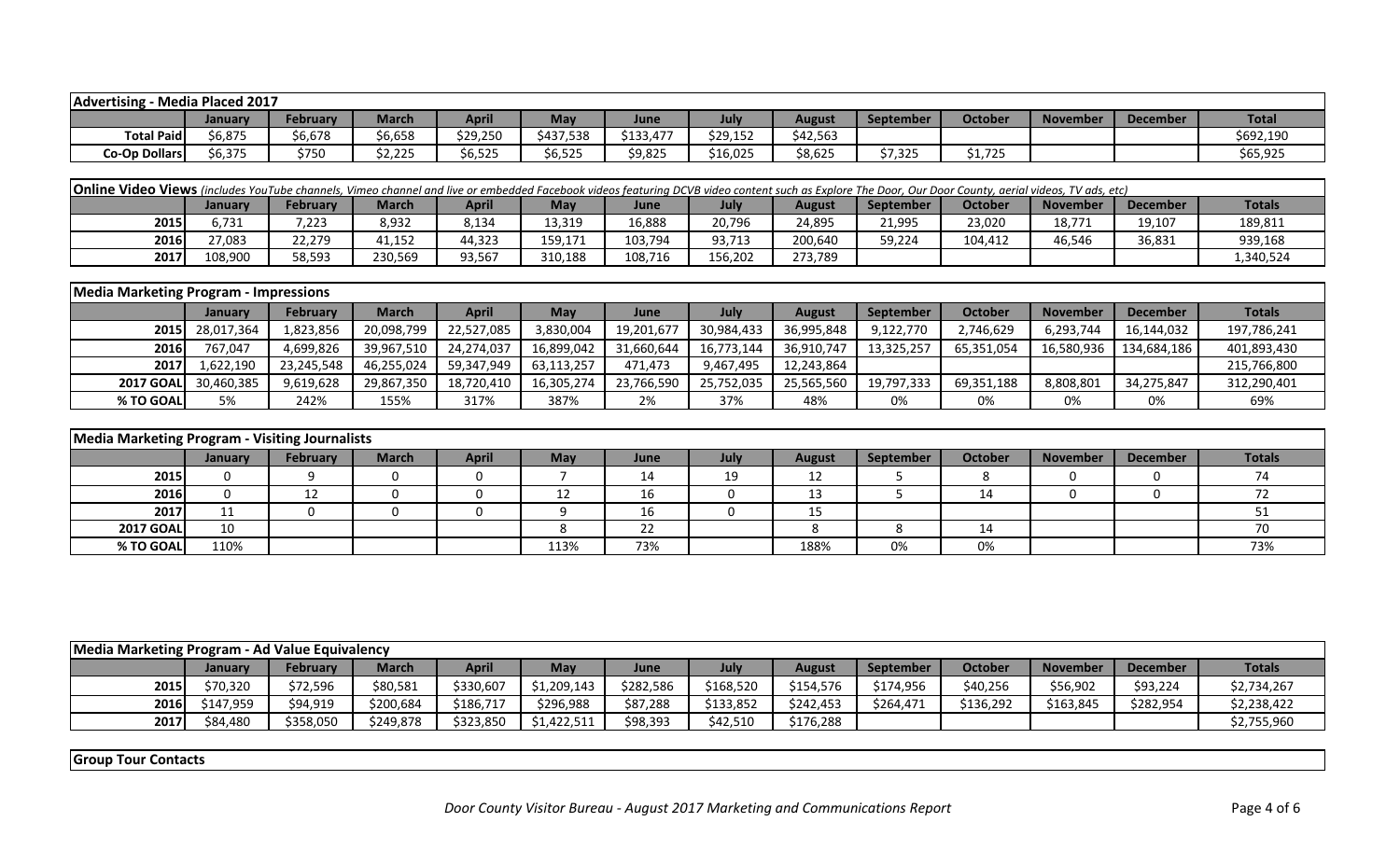|                                        | January | <b>February</b> | <b>March</b> | <b>April</b> | <b>May</b> | June | July | <b>August</b> | September      | October        | <b>November</b> | <b>December</b> | <b>Totals</b> |
|----------------------------------------|---------|-----------------|--------------|--------------|------------|------|------|---------------|----------------|----------------|-----------------|-----------------|---------------|
| 2015                                   | 134     | 451             | 110          | 206          | 188        | 179  | 176  | 89            | 125            | 67             | 149             |                 | 1,875         |
| 2016                                   | 71      | 614             | 102          | 73           | 58         | 118  | 111  | 209           | 108            | 108            | 109             | 226             | 1,907         |
| 2017                                   | 41      | 329             | 136          | 49           | 133        | 48   | 123  | 133           |                |                |                 |                 | 992           |
|                                        |         |                 |              |              |            |      |      |               |                |                |                 |                 |               |
| <b>Group Tour Inquiries</b>            |         |                 |              |              |            |      |      |               |                |                |                 |                 |               |
|                                        | January | February        | <b>March</b> | <b>April</b> | <b>May</b> | June | July | <b>August</b> | September      | <b>October</b> | <b>November</b> | <b>December</b> | <b>Totals</b> |
| 2015                                   | 33      | 19              | 13           | 15           | 12         | 9    | 15   | 13            | 15             | 23             | 8               |                 | 176           |
| 2016                                   | 41      | 22              | 6            | 15           | 5          | 12   | 9    | 19            | $\overline{7}$ | 4              | $\mathbf{z}$    | 3               | 150           |
| 2017                                   | 5       | 12              | 10           | 8            | 6          | 8    | 6    | 10            |                |                |                 |                 | 65            |
|                                        |         |                 |              |              |            |      |      |               |                |                |                 |                 |               |
| <b>Meeting/Event Planner Contacts</b>  |         |                 |              |              |            |      |      |               |                |                |                 |                 |               |
|                                        | January | <b>February</b> | <b>March</b> | <b>April</b> | <b>May</b> | June | July | <b>August</b> | September      | <b>October</b> | <b>November</b> | <b>December</b> | <b>Totals</b> |
| 2015                                   | 97      | 85              | 171          | 188          | 209        | 181  | 373  | 120           | 101            | 149            | 52              | 59              | 1,785         |
| 2016                                   | 1,000   | 338             | 158          | 182          | 162        | 18   | 338  | 90            | 170            | 145            | 216             | $\mathbf{3}$    | 2,820         |
| 2017                                   | 1,508   | 36              | 125          | 671          | 530        | 25   | 519  | 18            |                |                |                 |                 | 3,432         |
|                                        |         |                 |              |              |            |      |      |               |                |                |                 |                 |               |
| <b>Meeting/Event Planner Inquiries</b> |         |                 |              |              |            |      |      |               |                |                |                 |                 |               |
|                                        | January | <b>February</b> | <b>March</b> | <b>April</b> | May        | June | July | <b>August</b> | September      | <b>October</b> | <b>November</b> | <b>December</b> | <b>Totals</b> |
| 2015                                   | 82      | 35              | 42           | 56           | 66         | 76   | 54   | 37            | 31             | 28             | 20              | 21              | 548           |
| 2016                                   | 41      | 35              | 21           | 26           | 40         | 17   | 24   | 21            | 16             | 6              | q               |                 | 257           |
| 2017                                   | 12      | 10              | 6            | 9            | 14         | 19   | 8    | 11            |                |                |                 |                 | 89            |

|      | - Visitors<br><b>Door County Welcome Center -</b> |          |              |       |       |       |        |        |                  |         |                 |                 |               |  |
|------|---------------------------------------------------|----------|--------------|-------|-------|-------|--------|--------|------------------|---------|-----------------|-----------------|---------------|--|
|      | January                                           | February | <b>March</b> | April | May   | June  | July   | August | <b>September</b> | October | <b>November</b> | <b>December</b> | <b>Totals</b> |  |
| 2015 | 870                                               | 858      | 1,306        | 1,922 | 4,821 | 7,129 | 12,401 | 10,292 | 7,822            | 7,223   | 1,283           | 1,241           | 57,168        |  |
| 2016 | 807                                               | 966      | 1,158        | 1,537 | 4,249 | 6,941 | 11,837 | 9,597  | 8,224            | 7,823   | 1,460           | 847             | 55,446        |  |
| 2017 | 665                                               | 822      | 945          | 1,610 | 4,535 | ',172 | 12,919 | 10,047 |                  |         |                 |                 | 38,715        |  |

|                | <b>Visitor Guide Requests</b> |                 |       |              |        |       |       |        |           |         |                 |                 |               |  |
|----------------|-------------------------------|-----------------|-------|--------------|--------|-------|-------|--------|-----------|---------|-----------------|-----------------|---------------|--|
|                | January                       | <b>February</b> | March | <b>April</b> | May    | June  | July  | August | September | October | <b>November</b> | <b>December</b> | <b>Totals</b> |  |
| 2015 Hard Copy | 2,996                         | 1,992           | 3,950 | 3,645        | 467. ا | 2,419 | 2,105 | 1,683  | 1,137     | 637     | 405             | 233             | 24,669        |  |
| 2015 Online    | 1,636                         | 1,428           | 2,202 | 2,653        | 3,245  | 3,899 | 5,306 | 4,689  | 3,499     | 2.417   | 580             | 607             | 32,161        |  |
| 2016 Hard Copy | 4,734                         | 1,812           | 1,419 | 6,952        | 5,295  | 3,315 | 2,527 | 2,059  | 1,391     | 438     |                 | 402             | 30,344        |  |